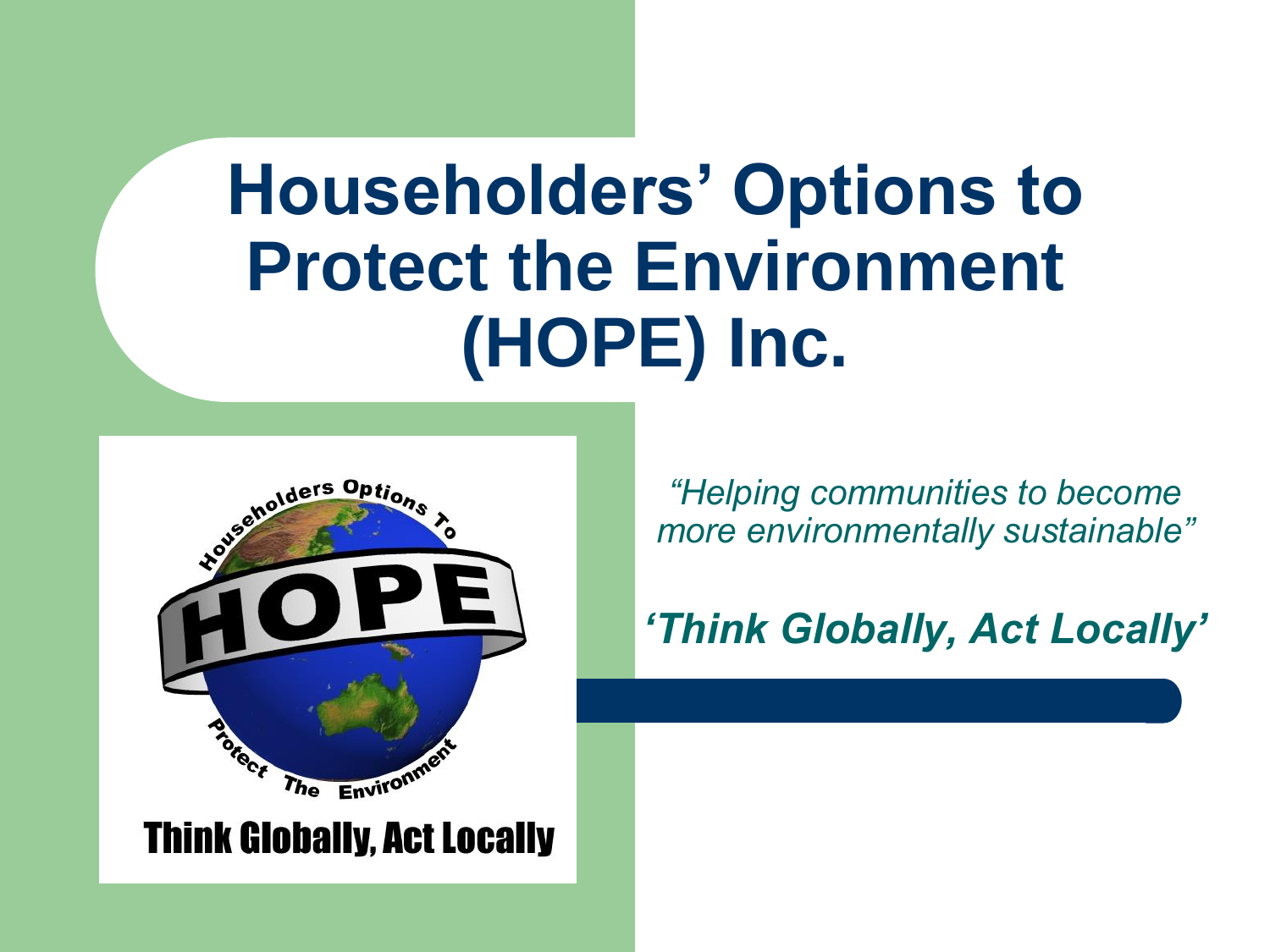# **Who we are (1of2)**

HOPE is a national community-based, not-for profit organisation managed entirely by volunteers. HOPE was established in Victoria in 1988; and its head office is now located in Toowoomba, QLD.

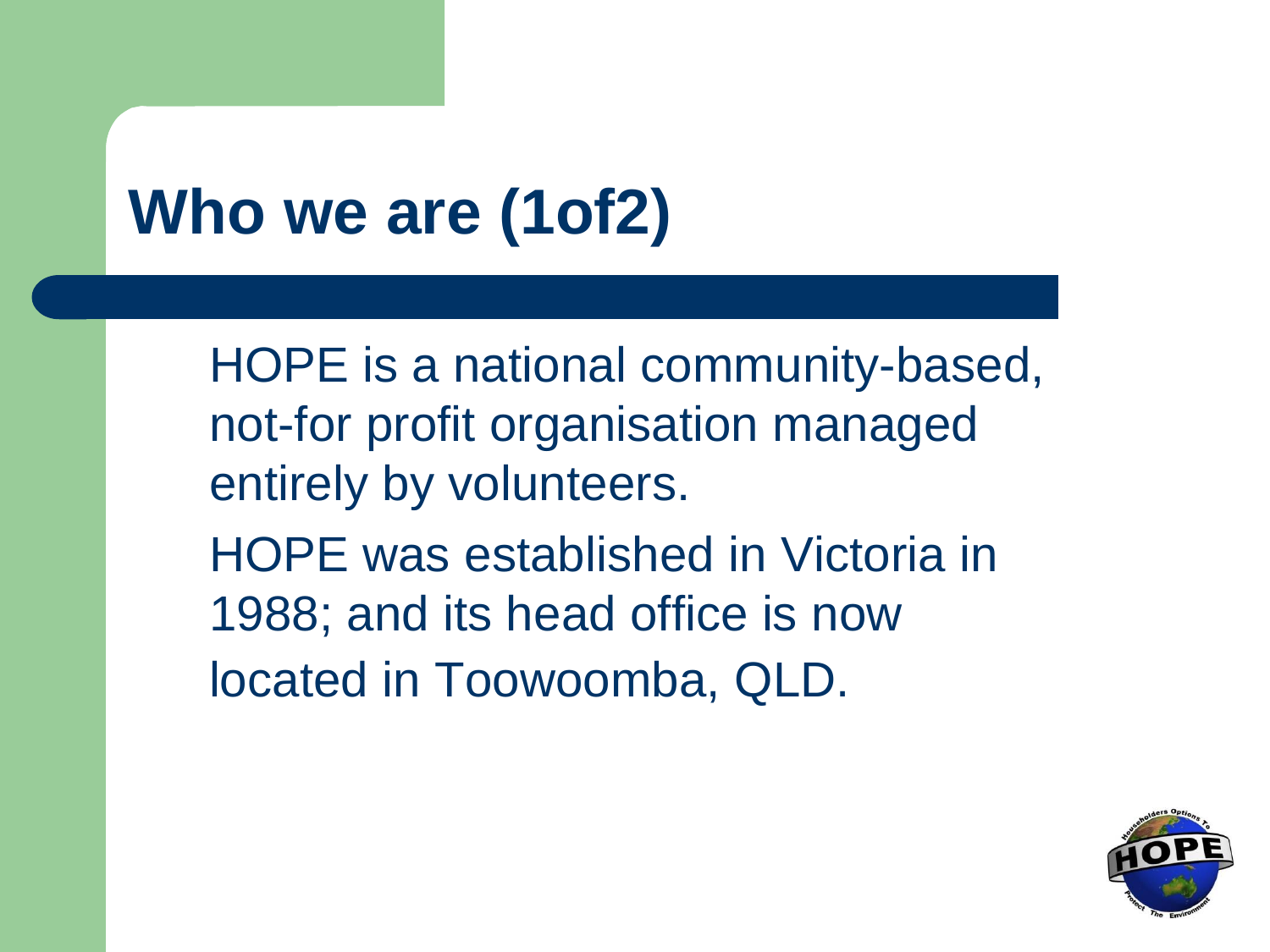## **Who we are (2of2)**

HOPE is a network of members and supporters located throughout Australia.

HOPE maintains regular contact through emails, e-bulletins and its comprehensive website.

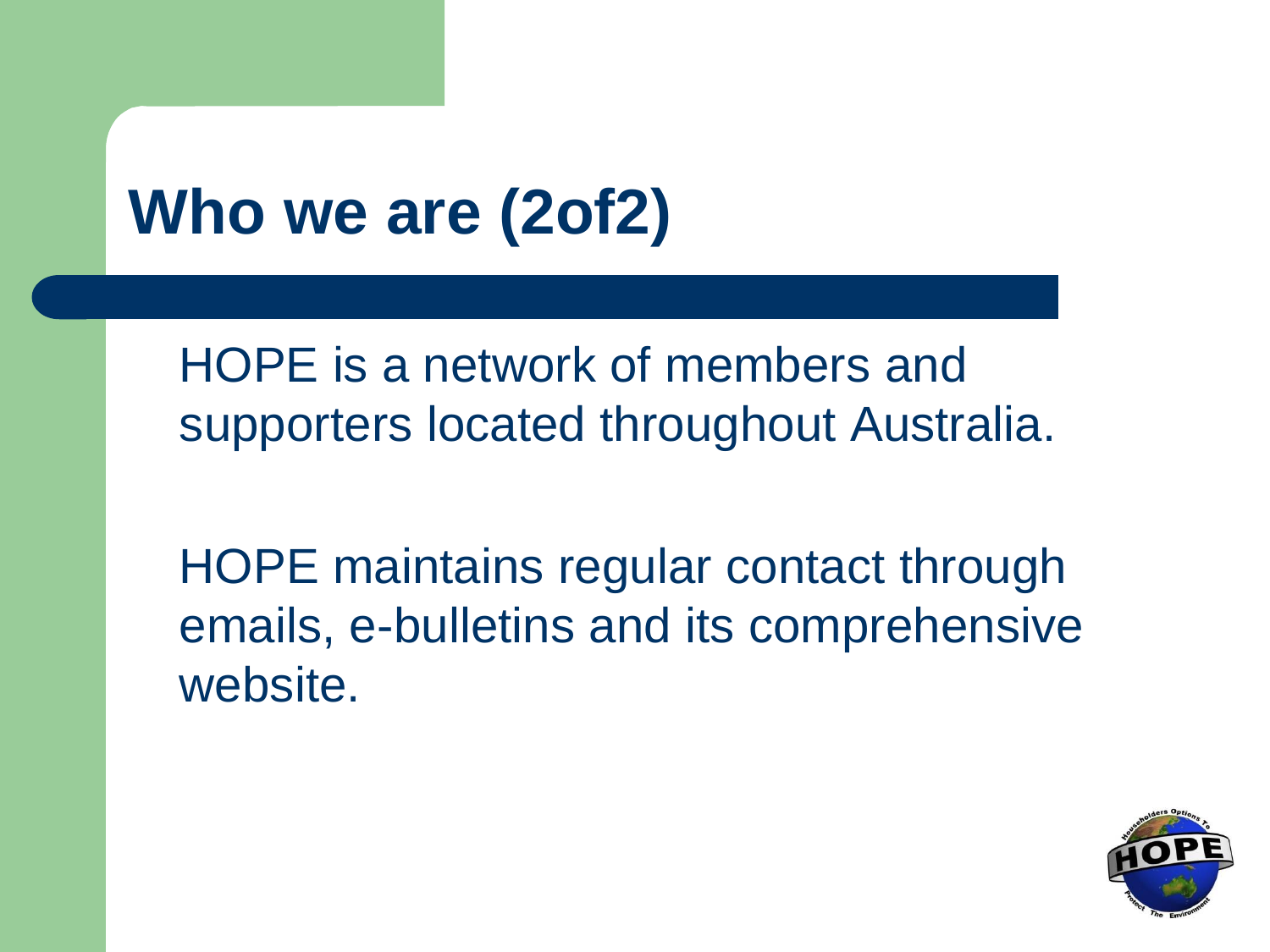## **Principal Aims**

HOPE's principal focus is "to raise awareness of, and encourage active participation in, waste minimization and the conservation of energy and resources".

HOPE aims to achieve this in three ways:

- 1. Raising awareness letting people know about these issues
- 2. Education suggestions on how to tackle these issues
- 3. Showing how easily it can be done

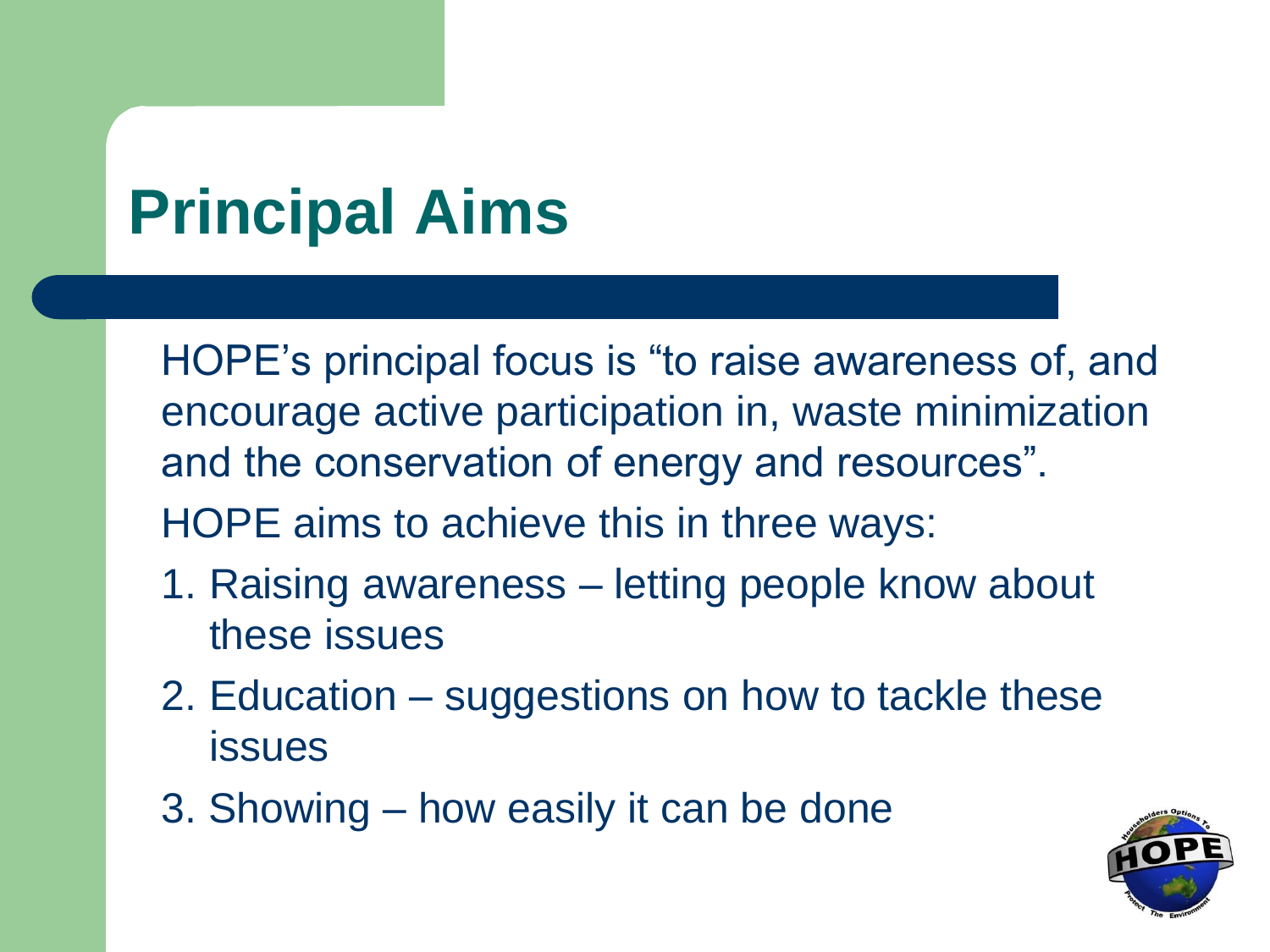## **The Benefits of Volunteering (1of 3)**

**Volunteering is of great benefit to the community, it also benefits you personally in a range of ways:**

- **Gain work experience and develop new skills** Boost your career prospects. Update your resume with a whole new skill set.
- **Make new friendships and connections** Meet like-minded people. Create professional networks.
- **Enjoy new social & cultural experiences** be immersed in all kinds of environments, people and causes.
- **Be a part of your community** Discover, connect, make an impact and have fun.

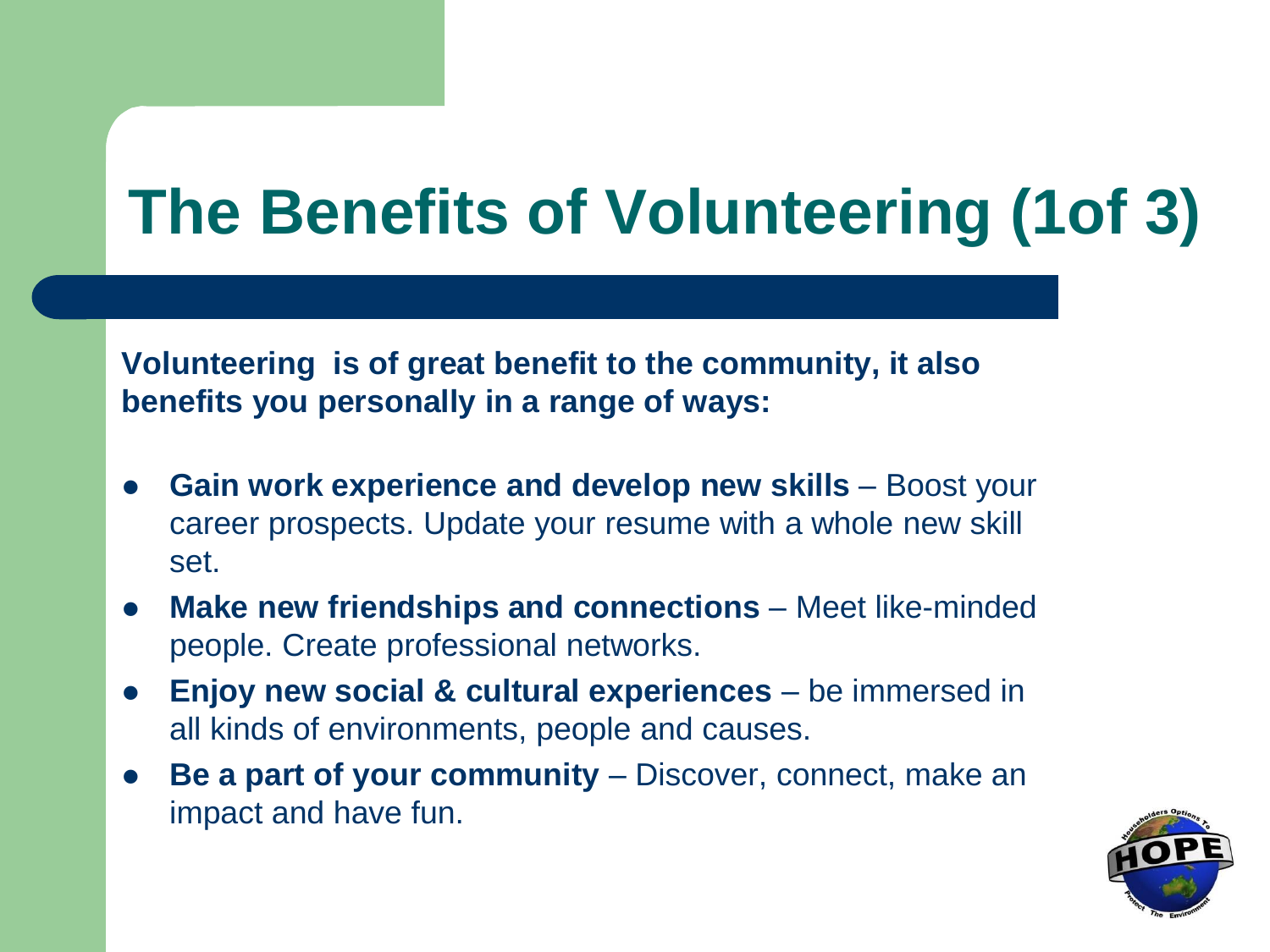#### **The Benefits of Volunteering (2of3)**

- **Enjoy better physical and mental health** Studies show volunteering makes us healthier and happier.
- **Develop personally and build confidence** Expand yourself. Enjoy a sense of achievement and fulfilment.
- Act on your values Try something new. Follow your passions and interests.
- **Step out of your comfort zone** Challenge yourself in a supportive environment.
- **Stand up for what matters**  Be inspired and be an inspiration.
- **Make a difference**  The feel good factor of supporting Queensland communities.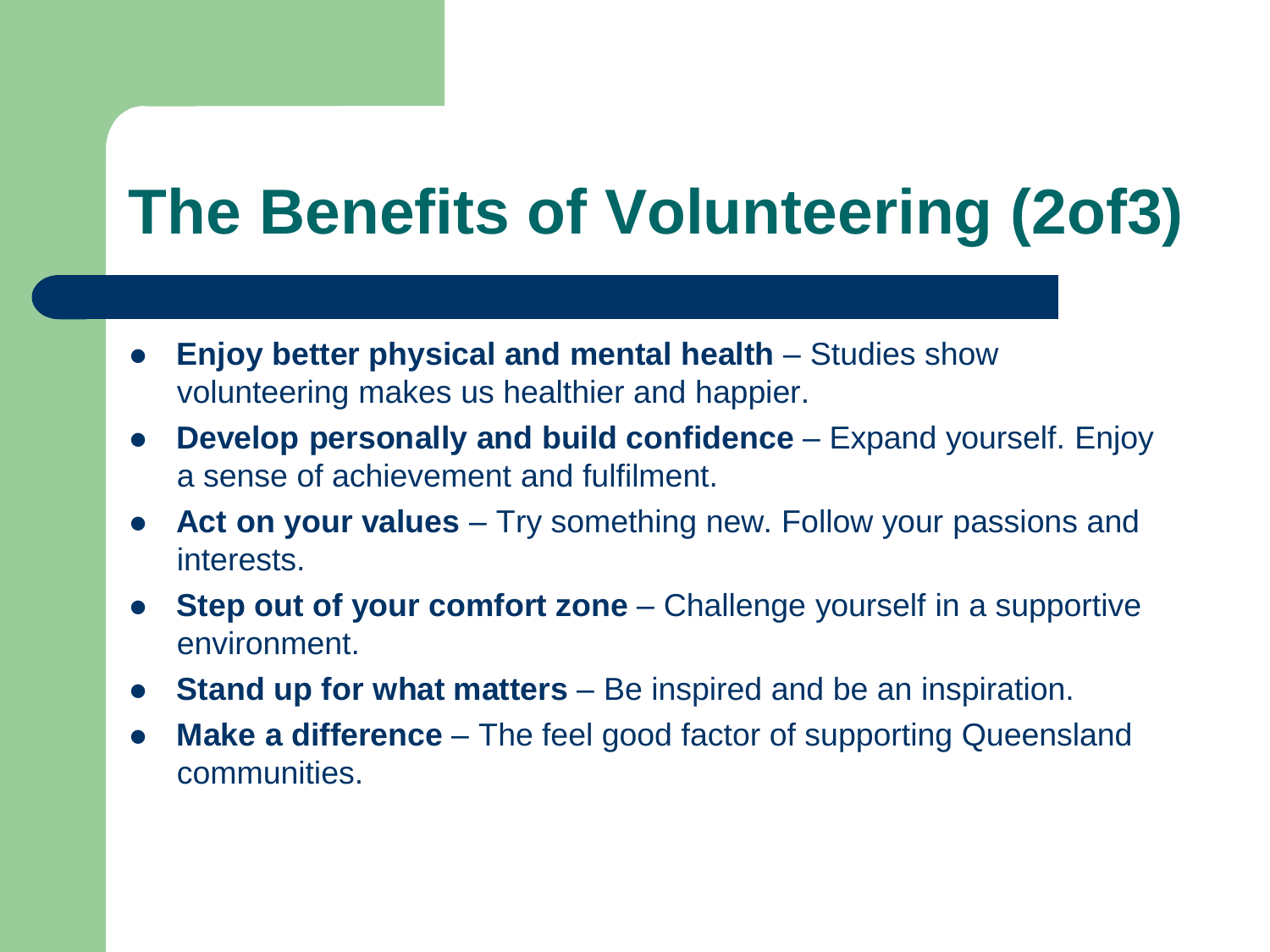#### **The Benefits of Volunteering (3of3)**

**Enjoy the benefits of being a volunteer today!**

**To find out about volunteering opportunities in your area, please visit:**

- Volunteering Australia <http://www.volunteeringaustralia.org/>
- Volunteering Queensland <https://www.volunteeringqld.org.au/>
- Householders' Options to Protect the Environment -

[http://www.hopeaustralia.org.au/membership/volunteer-form](http://www.hopeaustralia.org.au/membership/volunteer-form/)/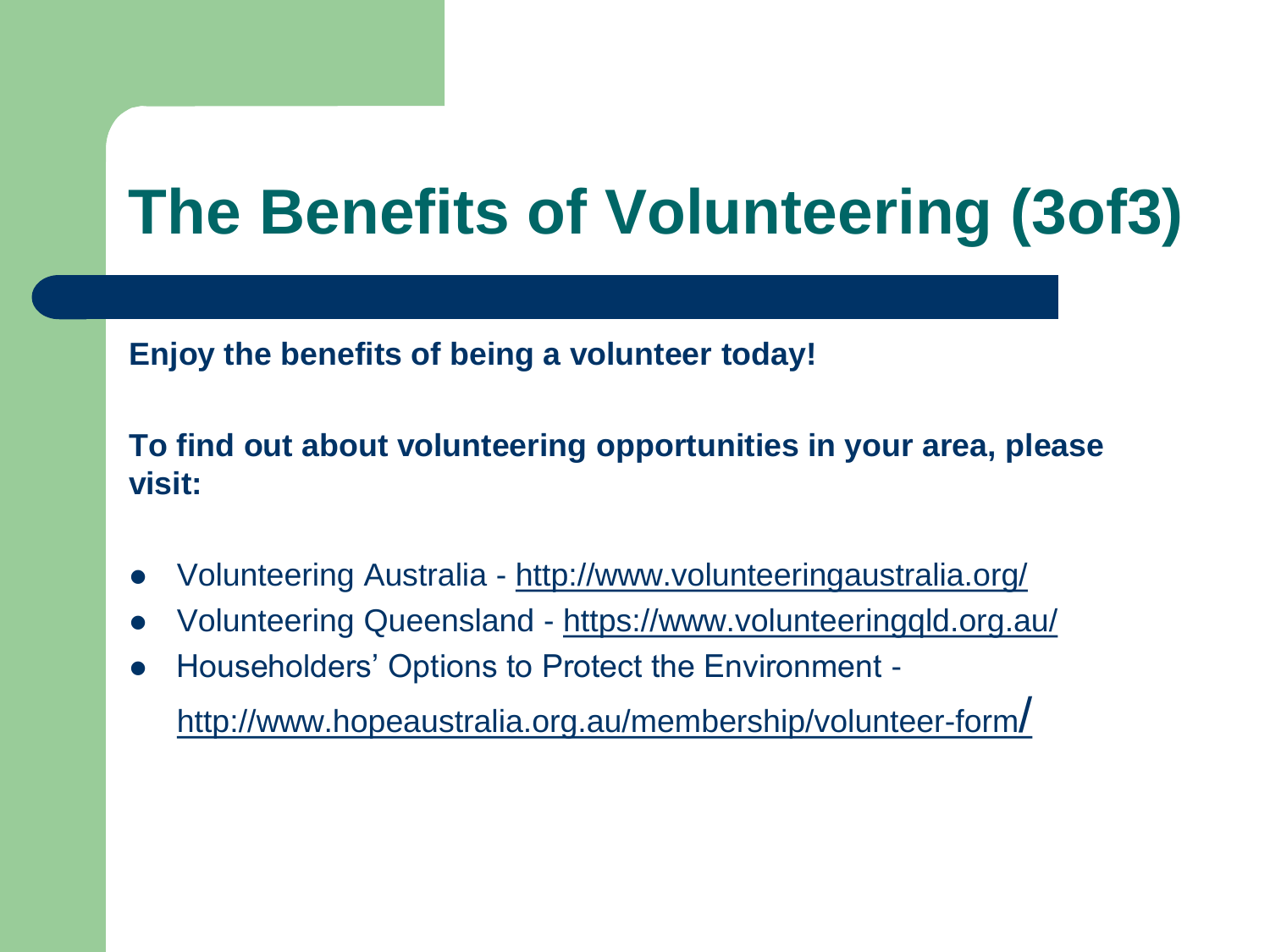#### **For more Information**

Contact:

**HOPE Inc.**  PO Box 6118 – Clifford Gardens Toowoomba QLD 4350 Ph. 07 4639 2135 Email: [office@hopeaustralia.org.au](mailto:office@hopeaustralia.org.au) Website: [http://www.hopeaustralia.org.au](http://www.hopeaustralia.org.au/)